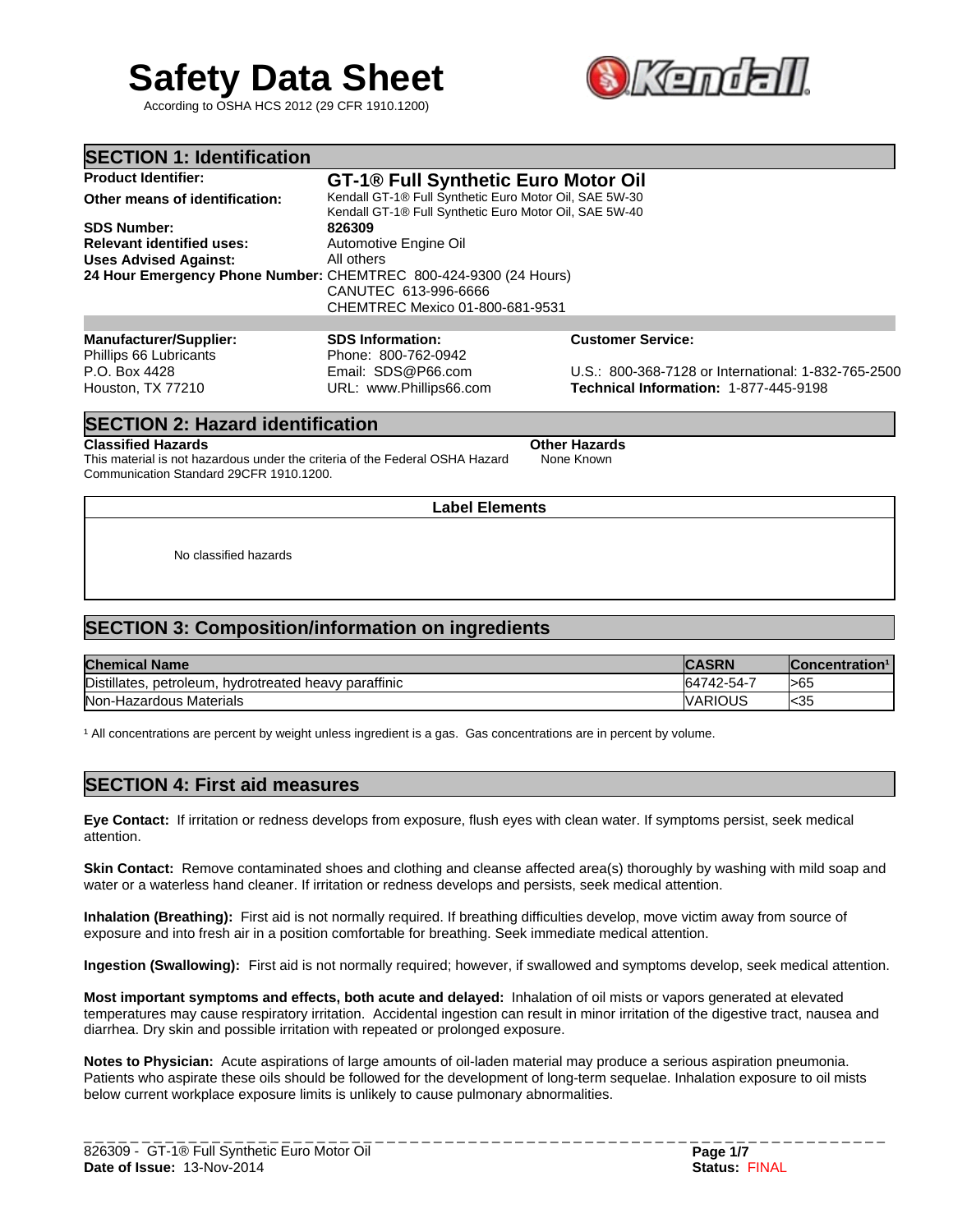1 (Slight) 2 (Moderate) 3 (Serious) 4 (Severe)

# **SECTION 5: Firefighting measures**

## **NFPA 704 Hazard Class**



**Extinguishing Media:** Dry chemical, carbon dioxide, foam, or water spray is recommended. Water or foam may cause frothing of materials heated above 212°F / 100°C. Carbon dioxide can displace oxygen. Use caution when applying carbon dioxide in confined spaces. Simultaneous use of foam and water on the same surface is to be avoided as water destroys the foam.

\_ \_ \_ \_ \_ \_ \_ \_ \_ \_ \_ \_ \_ \_ \_ \_ \_ \_ \_ \_ \_ \_ \_ \_ \_ \_ \_ \_ \_ \_ \_ \_ \_ \_ \_ \_ \_ \_ \_ \_ \_ \_ \_ \_ \_ \_ \_ \_ \_ \_ \_ \_ \_ \_ \_ \_ \_ \_ \_ \_ \_ \_ \_ \_ \_ \_ \_ \_ \_

## **Specific hazards arising from the chemical**

**Unusual Fire & Explosion Hazards:** This material may burn, but will not ignite readily. If container is not properly cooled, it can rupture in the heat of a fire.

**Hazardous Combustion Products:** Combustion may yield smoke, carbon monoxide, and other products of incomplete combustion. Oxides of sulfur, nitrogen or phosphorus may also be formed.

**Special protective actions for firefighters:** For fires beyond the initial stage, emergency responders in the immediate hazard area should wear protective clothing. When the potential chemical hazard is unknown, in enclosed or confined spaces, a self contained breathing apparatus should be worn. In addition, wear other appropriate protective equipment as conditions warrant (see Section 8).

Isolate immediate hazard area and keep unauthorized personnel out. Stop spill/release if it can be done safely. Move undamaged containers from immediate hazard area if it can be done safely. Water spray may be useful in minimizing or dispersing vapors and to protect personnel. Cool equipment exposed to fire with water, if it can be done safely. Avoid spreading burning liquid with water used for cooling purposes.

## **See Section 9 for Flammable Properties including Flash Point and Flammable (Explosive) Limits**

## **SECTION 6: Accidental release measures**

**Personal precautions, protective equipment and emergency procedures:** This material may burn, but will not ignite readily. Keep all sources of ignition away from spill/release. Stay upwind and away from spill/release. Avoid direct contact with material. For large spillages, notify persons down wind of the spill/release, isolate immediate hazard area and keep unauthorized personnel out. Wear appropriate protective equipment, including respiratory protection, as conditions warrant (see Section 8). See Sections 2 and 7 for additional information on hazards and precautionary measures.

**Environmental Precautions:** Stop and contain spill/release if it can be done safely. Prevent spilled material from entering sewers, storm drains, other unauthorized drainage systems, and natural waterways. Use water sparingly to minimize environmental contamination and reduce disposal requirements. If spill occurs on water notify appropriate authorities and advise shipping of any hazard. Spills into or upon navigable waters, the contiguous zone, or adjoining shorelines that cause a sheen or discoloration on the surface of the water, may require notification of the National Response Center (phone number 800-424-8802).

**Methods and material for containment and cleaning up:** Notify relevant authorities in accordance with all applicable regulations. Immediate cleanup of any spill is recommended. Dike far ahead of spill for later recovery or disposal. Absorb spill with inert material such as sand or vermiculite, and place in suitable container for disposal. If spilled on water remove with appropriate methods (e.g. skimming, booms or absorbents). In case of soil contamination, remove contaminated soil for remediation or disposal, in accordance with local regulations.

Recommended measures are based on the most likely spillage scenarios for this material; however local conditions and regulations may influence or limit the choice of appropriate actions to be taken. See Section 13 for information on appropriate disposal.

## **SECTION 7: Handling and storage**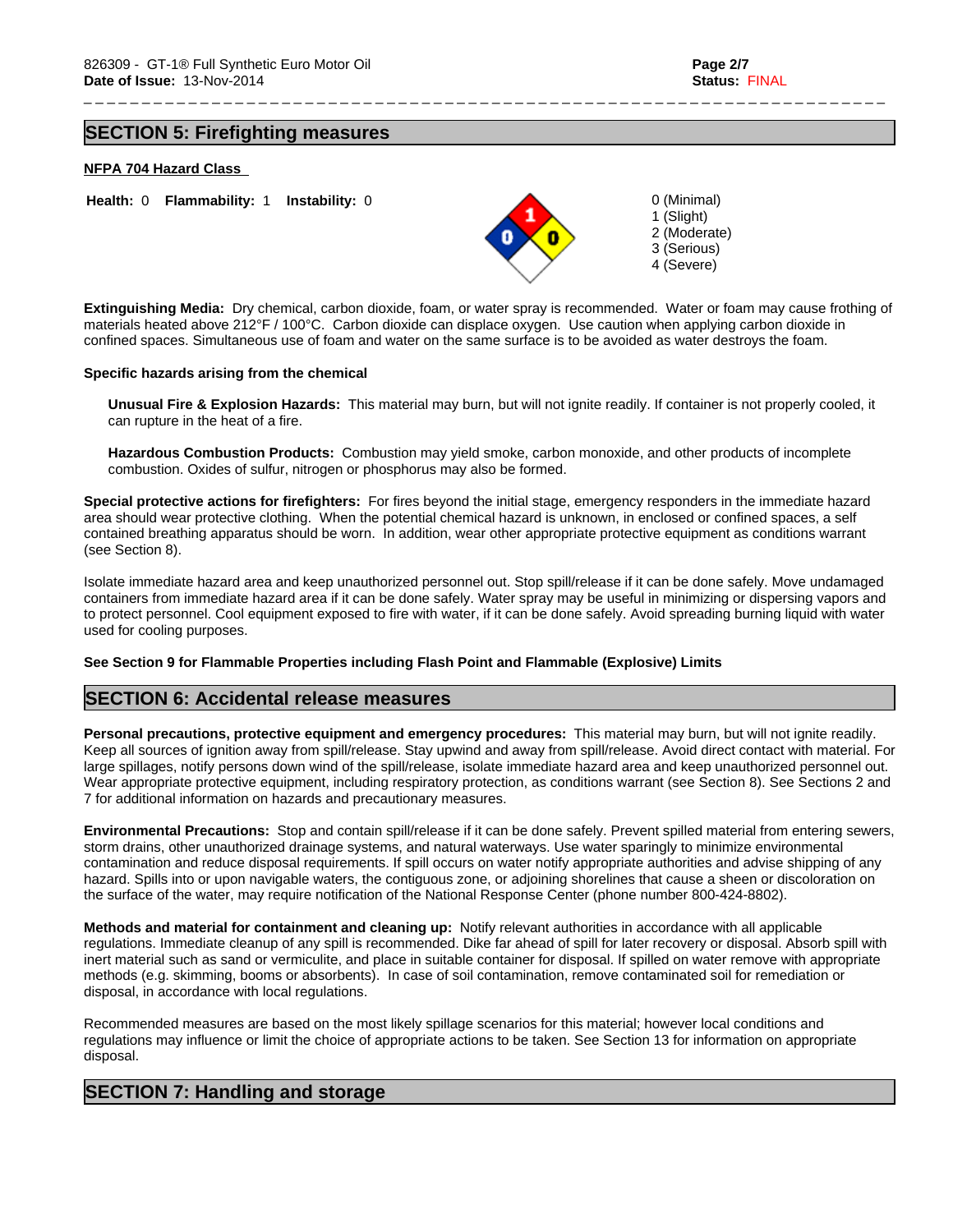**Precautions for safe handling:** Keep away from flames and hot surfaces. Wash thoroughly after handling. Use good personal hygiene practices and wear appropriate personal protective equipment (see section 8). Spills will produce very slippery surfaces. Used motor oils have been shown to cause skin cancer in mice after repeated application to the skin without washing. Brief or intermittent skin contact with used motor oil is not expected to cause harm if the oil is thoroughly removed by washing with soap and water. Do not enter confined spaces such as tanks or pits without following proper entry procedures such as ASTM D-4276 and 29CFR 1910.146. Do not wear contaminated clothing or shoes.

\_ \_ \_ \_ \_ \_ \_ \_ \_ \_ \_ \_ \_ \_ \_ \_ \_ \_ \_ \_ \_ \_ \_ \_ \_ \_ \_ \_ \_ \_ \_ \_ \_ \_ \_ \_ \_ \_ \_ \_ \_ \_ \_ \_ \_ \_ \_ \_ \_ \_ \_ \_ \_ \_ \_ \_ \_ \_ \_ \_ \_ \_ \_ \_ \_ \_ \_ \_ \_

**Conditions for safe storage:** Keep container(s) tightly closed and properly labeled. Use and store this material in cool, dry, well-ventilated area away from heat and all sources of ignition. Store only in approved containers. Keep away from any incompatible material (see Section 10). Protect container(s) against physical damage.

"Empty" containers retain residue and may be dangerous. Do not pressurize, cut, weld, braze, solder, drill, grind, or expose such containers to heat, flame, sparks, or other sources of ignition. They may explode and cause injury or death. "Empty" drums should be completely drained, properly bunged, and promptly shipped to the supplier or a drum reconditioner. All containers should be disposed of in an environmentally safe manner and in accordance with governmental regulations. Before working on or in tanks which contain or have contained this material, refer to OSHA regulations, ANSI Z49.1, and other references pertaining to cleaning, repairing, welding, or other contemplated operations.

# **SECTION 8: Exposure controls/personal protection**

| <b>Chemical Name</b>                                     | <b>ACGIH</b>                                                            | <b>OSHA</b>                                    | Other |
|----------------------------------------------------------|-------------------------------------------------------------------------|------------------------------------------------|-------|
| Distillates, petroleum, hydrotreated heavy<br>baraffinic | TWA: $5mq/m3$<br>STEL: $10 \text{ mg/m}^3$<br>as Oil Mist, if Generated | TWA: $5$ ma/m $3$<br>as Oil Mist, if Generated | ---   |

**Note: State, local or other agencies or advisory groups may have established more stringent limits. Consult an industrial hygienist or similar professional, or your local agencies, for further information.**

**Engineering controls:** If current ventilation practices are not adequate to maintain airborne concentrations below the established exposure limits, additional engineering controls may be required.

**Eye/Face Protection:** The use of eye/face protection is not normally required; however, good industrial hygiene practice suggests the use of eye protection that meets or exceeds ANSI Z.87.1 whenever working with chemicals.

**Skin/Hand Protection:** The use of skin protection is not normally required; however, good industrial hygiene practice suggests the use of gloves or other appropriate skin protection whenever working with chemicals. Suggested protective materials: Nitrile

**Respiratory Protection:** Where there is potential for airborne exposure above the exposure limit a NIOSH certified air purifying respirator equipped with R or P95 filters may be used.

A respiratory protection program that meets or is equivalent to OSHA 29 CFR 1910.134 and ANSI Z88.2 should be followed whenever workplace conditions warrant a respirator's use. Air purifying respirators provide limited protection and cannot be used in atmospheres that exceed the maximum use concentration (as directed by regulation or the manufacturer's instructions), in oxygen deficient (less than 19.5 percent oxygen) situations, or under conditions that are immediately dangerous to life and health (IDLH).

**Suggestions provided in this section for exposure control and specific types of protective equipment are based on readily available information. Users should consult with the specific manufacturer to confirm the performance of their protective equipment. Specific situations may require consultation with industrial hygiene, safety, or engineering professionals.**

# **SECTION 9: Physical and chemical properties**

**Note:** Unless otherwise stated, values are determined at 20°C (68°F) and 760 mm Hg (1 atm). Data represent typical values and are not intended to be specifications.

**Appearance:** Amber **Flash Point:** Minimum 365 °F / 185 °C **Odor:** Petroleum **Initial Boiling Point/Range:** No data **Odor Threshold:** No data **Vapor Pressure:** <1 mm Hg **Vapor Density (air=1):** >1 **Melting/Freezing Point:** No data **Upper Explosive Limits (vol % in air):** No data **Auto-ignition Temperature:** No data **Lower Explosive Limits (vol % in air):** No data **Decomposition Temperature:** No data **Particle Size:** Not applicable **Bulk Density:** 7.08 - 7.16 lbs/gal

**Physical Form:** Liquid **Test Method:** Pensky-Martens Closed Cup (PMCC), ASTM D93, EPA 1010 **pH:** Not applicable **Partition Coefficient (n-octanol/water) (Kow):** No data **Evaporation Rate (nBuAc=1):** No data **Specific Gravity (water=1):** 0.85 - 0.86 @ 60ºF (15.6ºC)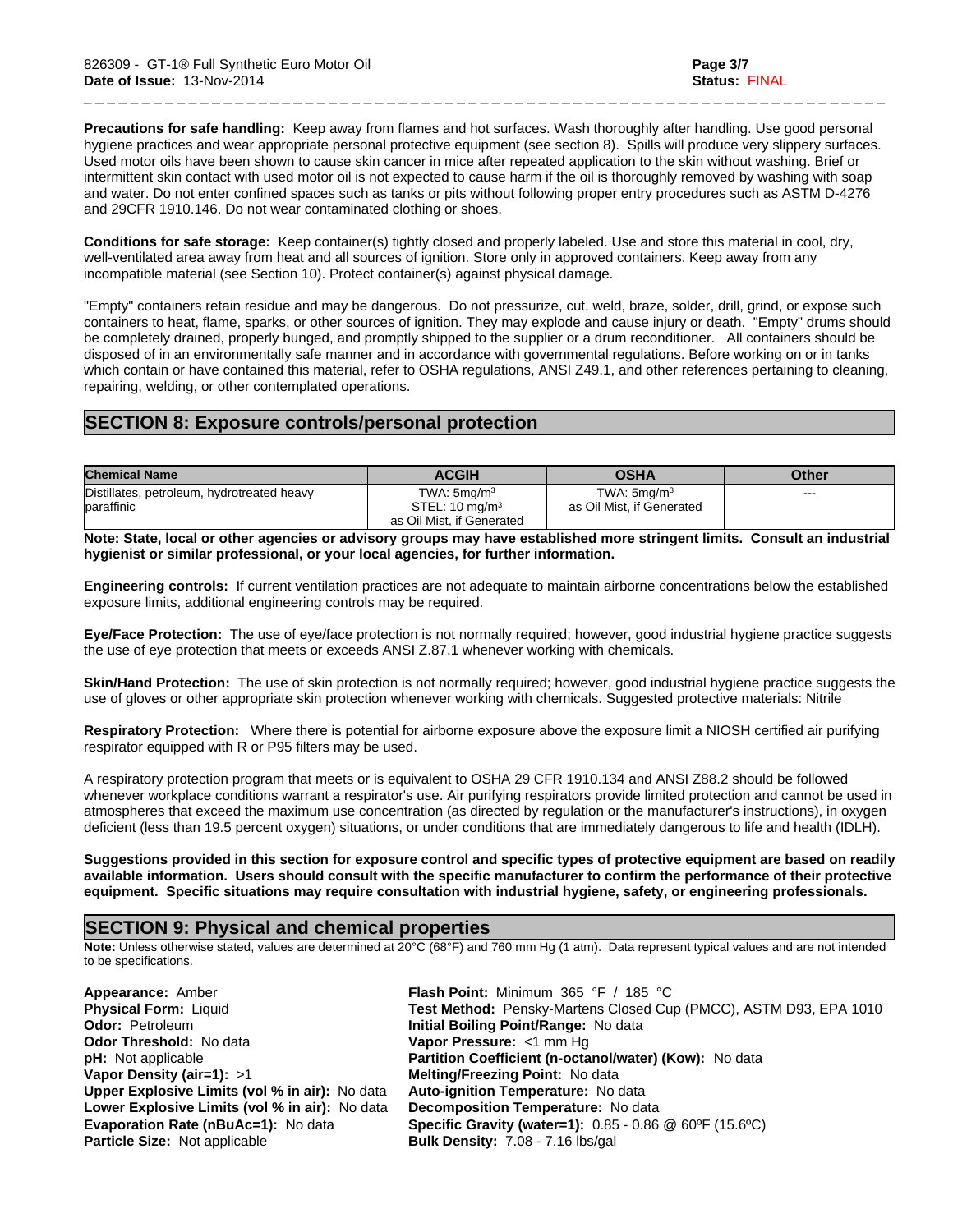**Flammability (solid, gas):** Not applicable **Solubility in Water:** Negligible

**Percent Volatile:** Negligible **Viscosity:** 11.5 - 14.8 cSt @ 100°C; 68.0 - 87.0 cSt @ 40°C

\_ \_ \_ \_ \_ \_ \_ \_ \_ \_ \_ \_ \_ \_ \_ \_ \_ \_ \_ \_ \_ \_ \_ \_ \_ \_ \_ \_ \_ \_ \_ \_ \_ \_ \_ \_ \_ \_ \_ \_ \_ \_ \_ \_ \_ \_ \_ \_ \_ \_ \_ \_ \_ \_ \_ \_ \_ \_ \_ \_ \_ \_ \_ \_ \_ \_ \_ \_ \_

## **SECTION 10: Stability and reactivity**

**Reactivity:** Not chemically reactive.

**Chemical stability:** Stable under normal ambient and anticipated conditions of use.

**Possibility of hazardous reactions:** Hazardous reactions not anticipated.

**Conditions to avoid:** Extended exposure to high temperatures can cause decomposition. Avoid all possible sources of ignition.

**Incompatible materials:** Avoid contact with strong oxidizing agents and strong reducing agents.

**Hazardous decomposition products:** Not anticipated under normal conditions of use, During use in engines, contamination of oil with low levels of hazardous fuel combustion by-products may occur. Repeated and prolonged skin contact can cause drying and cracking.

## **SECTION 11: Toxicological information**

## **Information on Toxicological Effects of Substance/Mixture**

## **Substance / Mixture**

| <b>Acute Toxicity</b> | <b>Hazard</b>          | <b>Additional Information</b> | LC50/LD50 Data            |
|-----------------------|------------------------|-------------------------------|---------------------------|
|                       |                        |                               |                           |
| <b>Inhalation</b>     | Unlikely to be harmful |                               | >5 mg/L (mist, estimated) |
|                       |                        |                               |                           |
| <b>Dermal</b>         | Unlikely to be harmful |                               | $> 2$ g/kg (estimated)    |
| Oral                  | Unlikely to be harmful |                               | $>$ 5 g/kg (estimated)    |
|                       |                        |                               |                           |

**Aspiration Hazard:** Not expected to be an aspiration hazard.

**Skin Corrosion/Irritation:** Not expected to be irritating. Repeated exposure may cause skin dryness or cracking.

**Serious Eye Damage/Irritation:** Not expected to be irritating.

**Skin Sensitization:** No information available on the mixture, however none of the components have been classified for skin sensitization (or are below the concentration threshold for classification).

**Respiratory Sensitization:** No information available.

**Specific Target Organ Toxicity (Single Exposure):** No information available on the mixture, however none of the components have been classified for target organ toxicity (or are below the concentration threshold for classification).

**Specific Target Organ Toxicity (Repeated Exposure):** No information available on the mixture, however none of the components have been classified for target organ toxicity (or are below the concentration threshold for classification).

**Carcinogenicity:** No information available on the mixture, however none of the components have been classified for carcinogenicity (or are below the concentration threshold for classification).

**Germ Cell Mutagenicity:** No information available on the mixture, however none of the components have been classified for germ cell mutagenicity (or are below the concentration threshold for classification).

**Reproductive Toxicity:** No information available on the mixture, however none of the components have been classified for reproductive toxicity (or are below the concentration threshold for classification).

## **Information on Toxicological Effects of Components**

## **Distillates, petroleum, hydrotreated heavy paraffinic**

*Carcinogenicity:* This oil has been highly refined by a variety of processes to reduce aromatics and improve performance characteristics. It meets the IP-346 criteria of less than 3 percent PAH's and is not considered a carcinogen by the International Agency for Research on Cancer.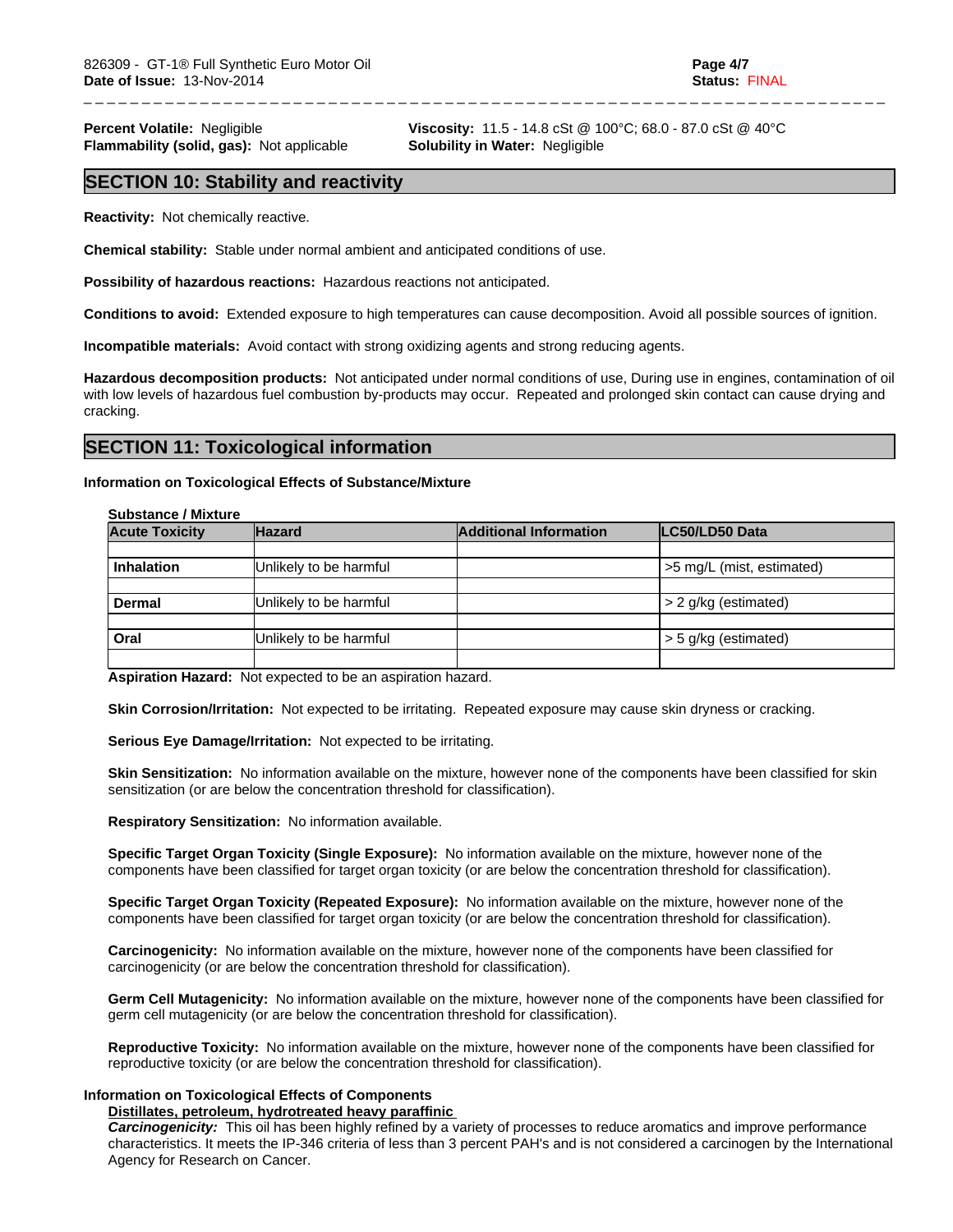# **SECTION 12: Ecological information**

## **GHS Classification: No classified hazards**

**Toxicity:** All acute aquatic toxicity studies on samples of lubricant base oils show acute toxicity values greater than 100 mg/L for invertebrates, algae and fish. These tests were carried out on water accommodated fractions and the results are consistent with the predicted aquatic toxicity of these substances based on their hydrocarbon compositions.

\_ \_ \_ \_ \_ \_ \_ \_ \_ \_ \_ \_ \_ \_ \_ \_ \_ \_ \_ \_ \_ \_ \_ \_ \_ \_ \_ \_ \_ \_ \_ \_ \_ \_ \_ \_ \_ \_ \_ \_ \_ \_ \_ \_ \_ \_ \_ \_ \_ \_ \_ \_ \_ \_ \_ \_ \_ \_ \_ \_ \_ \_ \_ \_ \_ \_ \_ \_ \_

**Persistence and Degradability:** The hydrocarbons in this material are not readily biodegradable, but since they can be degraded by microorganisms, they are regarded as inherently biodegradable.

**Bioaccumulative Potential:** Log Kow values measured for the hydrocarbon components of this material are greater than 5.3, and therefore regarded as having the potential to bioaccumulate. In practice, metabolic processes may reduce bioconcentration.

**Mobility in Soil:** Volatilization to air is not expected to be a significant fate process due to the low vapor pressure of this material. In water, base oils will float and spread over the surface at a rate dependent upon viscosity. There will be significant removal of hydrocarbons from the water by sediment adsorption. In soil and sediment, hydrocarbon components will show low mobility with adsorption to sediments being the predominant physical process. The main fate process is expected to be slow biodegradation of the hydrocarbon constituents in soil and sediment.

**Other adverse effects:** None anticipated.

# **SECTION 13: Disposal considerations**

The generator of a waste is always responsible for making proper hazardous waste determinations and needs to consider state and local requirements in addition to federal regulations. This material, if discarded as produced, would not be a federally regulated RCRA "listed" hazardous waste and is not believed to exhibit characteristics of hazardous waste. See Sections 7 and 8 for information on handling, storage and personal protection and Section 9 for physical/chemical properties. It is possible that the material as produced contains constituents which are not required to be listed in the SDS but could affect the hazardous waste determination. Additionally, use which results in chemical or physical change of this material could subject it to regulation as a hazardous waste.This material under most intended uses would become "Used Oil" due to contamination by physical or chemical impurities. Whenever possible, Recycle used oil in accordance with applicable federal and state or local regulations. Container contents should be completely used and containers should be emptied prior to discard.

# **SECTION 14: Transport information**

| U.S. Department of Transportation (DOT)       |                                                                                                                                           |
|-----------------------------------------------|-------------------------------------------------------------------------------------------------------------------------------------------|
| <b>Shipping Description:</b>                  | Not regulated                                                                                                                             |
| Note:                                         | If shipped by land in a packaging having a capacity of 3,500 gallons or more, the<br>provisions of 49 CFR, Part 130 apply. (Contains oil) |
| International Maritime Dangerous Goods (IMDG) |                                                                                                                                           |
| <b>Shipping Description:</b>                  | Not regulated                                                                                                                             |

**Note:** *U.S. DOT compliance requirements may apply. See 49 CFR 171.22, 23 & 25.*

|  | __<br>_____ |
|--|-------------|
|  |             |
|  |             |
|  |             |
|  |             |
|  |             |
|  |             |
|  |             |
|  |             |
|  |             |
|  |             |
|  |             |
|  |             |
|  |             |
|  |             |

**Transport in bulk according to Annex II of MARPOL 73/78 and the IBC Code:** Not applicable

| International Civil Aviation Org. / International Air Transport Assoc. (ICAO/IATA) |                                                                         |                 |                           |                            |  |  |  |
|------------------------------------------------------------------------------------|-------------------------------------------------------------------------|-----------------|---------------------------|----------------------------|--|--|--|
| UN/ID $#$ :                                                                        | Not regulated                                                           |                 |                           |                            |  |  |  |
| Note:                                                                              | U.S. DOT compliance requirements may apply. See 49 CFR 171.22, 23 & 24. |                 |                           |                            |  |  |  |
|                                                                                    |                                                                         | <b>LTD. QTY</b> | <b>Passenger Aircraft</b> | <b>Cargo Aircraft Only</b> |  |  |  |
| <b>Packaging Instruction #:</b>                                                    |                                                                         | $--$            | $- - -$                   | $--$                       |  |  |  |
| Max. Net Qty. Per Package:                                                         |                                                                         | $---$           | $---$                     | $---$                      |  |  |  |

# **SECTION 15: Regulatory information**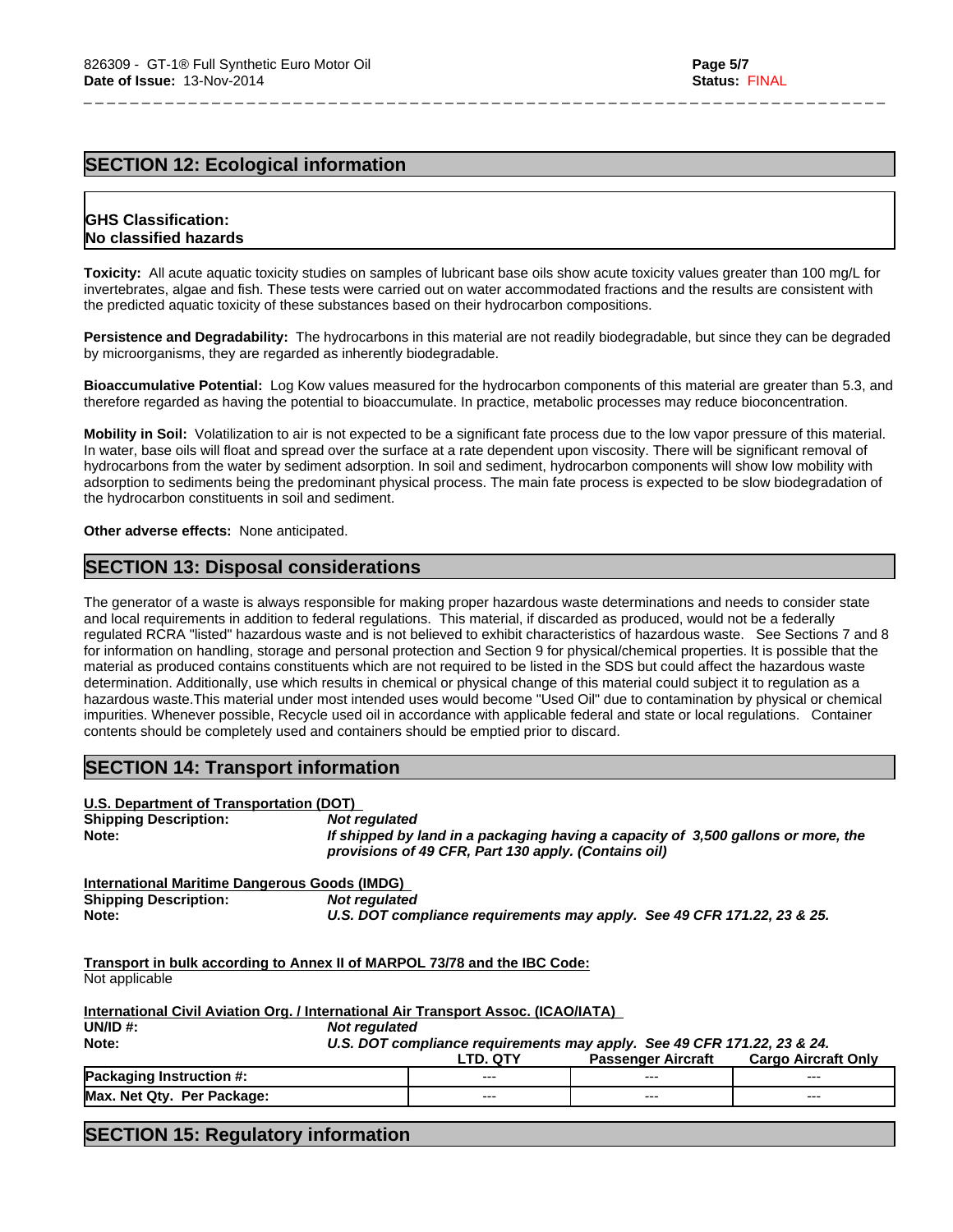## **CERCLA/SARA - Section 302 Extremely Hazardous Substances and TPQs (in pounds):**

This material does not contain any chemicals subject to the reporting requirements of SARA 302 and 40 CFR 372.

#### **CERCLA/SARA - Section 311/312 (Title III Hazard Categories)**

| <b>Acute Health Hazard:</b>   | N٥ |  |
|-------------------------------|----|--|
| <b>Chronic Health Hazard:</b> | N٥ |  |
| Fire Hazard:                  | N٥ |  |
| <b>Pressure Hazard:</b>       | N٥ |  |
| <b>Reactive Hazard:</b>       | N٥ |  |

## **CERCLA/SARA - Section 313 and 40 CFR 372:**

This material contains the following chemicals subject to the reporting requirements of Section 313 of SARA Title III and 40 CFR 372:

\_ \_ \_ \_ \_ \_ \_ \_ \_ \_ \_ \_ \_ \_ \_ \_ \_ \_ \_ \_ \_ \_ \_ \_ \_ \_ \_ \_ \_ \_ \_ \_ \_ \_ \_ \_ \_ \_ \_ \_ \_ \_ \_ \_ \_ \_ \_ \_ \_ \_ \_ \_ \_ \_ \_ \_ \_ \_ \_ \_ \_ \_ \_ \_ \_ \_ \_ \_ \_

| <b>Chemical Name</b> | $-1 - 1 - 1 - 1 - 1 - 1$<br>entratior | de minimis         |
|----------------------|---------------------------------------|--------------------|
| Zinc<br>ompound(s)ب  | .                                     | $\Omega$<br>. U /0 |

## **EPA (CERCLA) Reportable Quantity (in pounds):**

This material does not contain any chemicals with CERCLA Reportable Quantities.

#### **California Proposition 65:**

Warning: This material may contain detectable quantities of the following chemicals, known to the State of California to cause cancer, birth defects or other reproductive harm, and which may be subject to the warning requirements of California Proposition 65 (CA Health & Safety Code Section 25249.5):

| <b>Chemical Name</b> | <b>Toxicity</b><br>Type of |
|----------------------|----------------------------|
| Naphthalene          | Cancer<br>.                |

## **International Hazard Classification**

## **Canada:**

This product has been classified in accordance with the hazard criteria of the Controlled Products Regulations (CPR) and the SDS contains all the information required by the Regulations.

#### **WHMIS Hazard Class:**

none

## **National Chemical Inventories**

All components are either listed on the US TSCA Inventory, or are not regulated under TSCA.

All components are either on the DSL, or are exempt from DSL listing requirements.

## **U.S. Export Control Classification Number:** EAR99

# **SECTION 16: Other information**

| Date of Issue: | <b>Previous Issue Date:</b> | <b>ISDS Number:</b> | <b>Status:</b> |
|----------------|-----------------------------|---------------------|----------------|
| 13-Nov-2014    | 29-Jul-2013                 | 826309              | -lival         |

## **Revised Sections or Basis for Revision:**

Identified Hazards (Section 2); Toxicological (Section 11); Environmental hazards (Section 12)

## **Guide to Abbreviations:**

ACGIH = American Conference of Governmental Industrial Hygienists; CASRN = Chemical Abstracts Service Registry Number; CEILING = Ceiling Limit (15 minutes); CERCLA = The Comprehensive Environmental Response, Compensation, and Liability Act; EPA = Environmental Protection Agency; GHS = Globally Harmonized System; IARC = International Agency for Research on Cancer; INSHT = National Institute for Health and Safety at Work; IOPC = International Oil Pollution Compensation; LEL = Lower Explosive Limit; NE = Not Established; NFPA = National Fire Protection Association; NTP = National Toxicology Program; OSHA = Occupational Safety and Health Administration; PEL = Permissible Exposure Limit (OSHA); SARA = Superfund Amendments and Reauthorization Act; STEL = Short Term Exposure Limit (15 minutes); TLV = Threshold Limit Value (ACGIH); TWA = Time Weighted Average (8 hours); UEL = Upper Explosive Limit; WHMIS = Worker Hazardous Materials Information System (Canada)